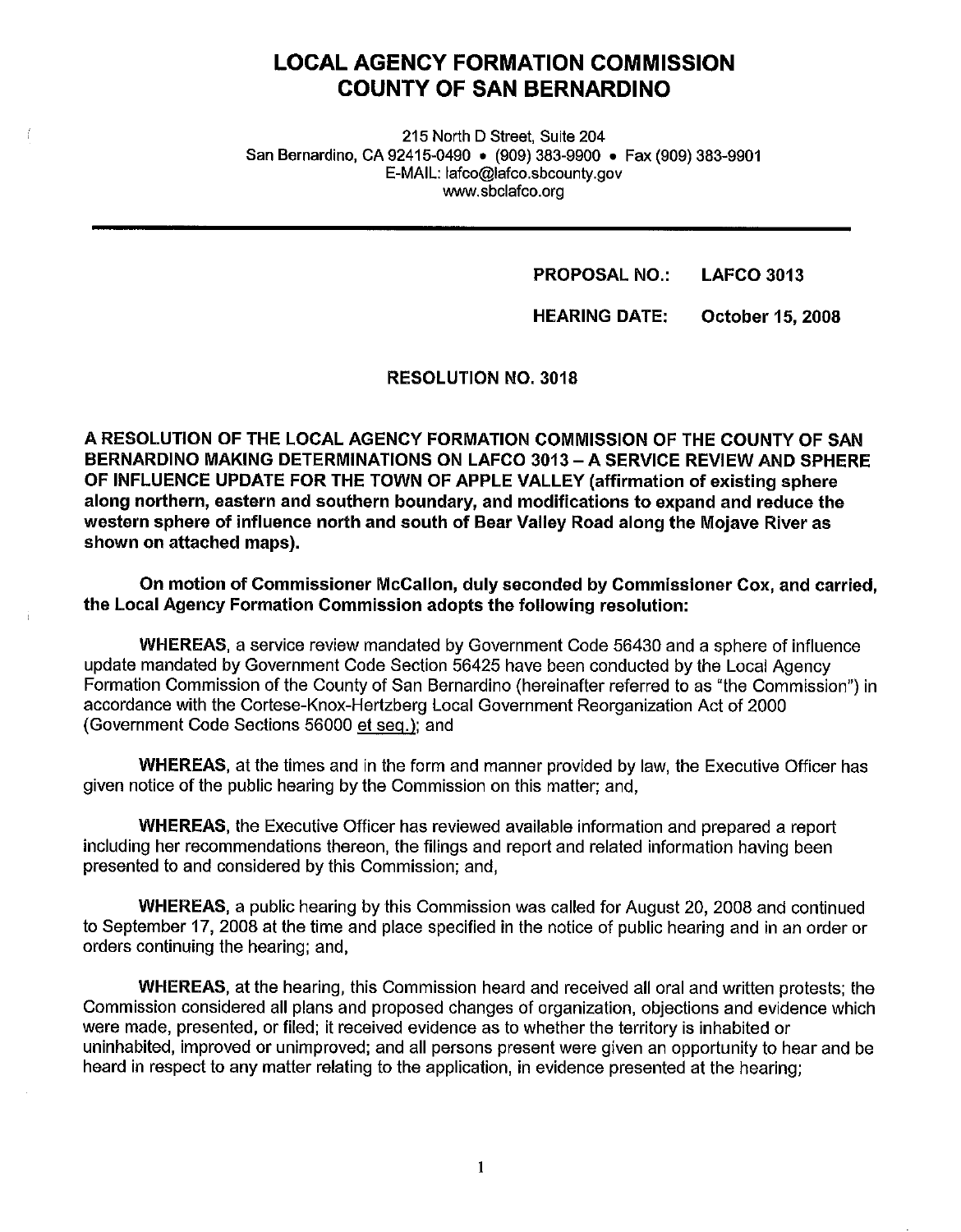**WHEREAS,** a statutory exemption has been issued pursuant to the provisions of the California Environmental Quality Act (CEQA) indicating that this service review and sphere of influence update are statutorily exempt from CEQA and such exemption was adopted by this Commission on September 17, 2008. The Clerk was directed to file a Notice of Exemption within five working days of its adoption;

**WHEREAS,** based on presently existing evidence, facts, and circumstances filed with the Local Agency Formation Commission and considered by this Commission, it is determined that the following sphere of influence determinations should be made for the Town of Apple Valley:

- (1) Affirm the existing sphere of influence for the Town along its northern, eastern, and southern boundary; and
- (2) Modify the sphere of influence along the western boundary to expand the territory north of Bear Valley Road along the Mojave River and reduce the territory along the Mojave River south of Bear Valley Road

as more specifically depicted on the maps attached hereto as Exhibit "A" and "A-1" and "A-2"; and,

**WHEREAS,** the determinations required by Government Code Section 56430 and local Commission policy are included in the report prepared and submitted to the Commission dated September 8, 2008 and received and filed by the Commission on September 17, 2008, a complete copy of which is on file in the LAFCO office. The determinations of the Commission are:

#### **1. Growth and population projections for the affected area:**

The Town had an estimated population of 70,297 in 2007 as determined by the State Department of Finance. According to Town staff, the build-out population within the Town's boundaries is estimated to be 177,000 based on the land use designations from its current General Plan. The most recent General Plan update for the Town was in 1998; however, the 1998 update did not include the Housing Element. The Town is in the process of updating its General Plan which is anticipated to be completed in spring 2009. The service review material provided indicates that future population and housing growth will most likely occur as infill within the developed area within the Town's limits, specifically the southern, northeast, and northwest portions of the Town. The Town has an adopted strategy for controlling growth as determined by local referendum through the implementation of Measure N (reaffirmed and clarified though Initiative Ordinance No. 06-01 ), which limits residential lots to a minimum of one half acre.

The Town's population projections, which were developed using the Southern California Association of Government (SCAG) projections, are listed in five-year increments, as follows:

| $2010 - 70.873$ | $2025 - 89.815$ |
|-----------------|-----------------|
| $2015 - 77.333$ | $2030 - 95.675$ |
| $2020 - 83.707$ |                 |

As indicated above, the Town's 2007 estimated population according to the Department of Finance was 70,297; however, based upon existing development project approvals, the Town is on pace to meet the 2010 population projection before 2010 further supporting the forecast that the Town will experience significant growth through 2030 and beyond.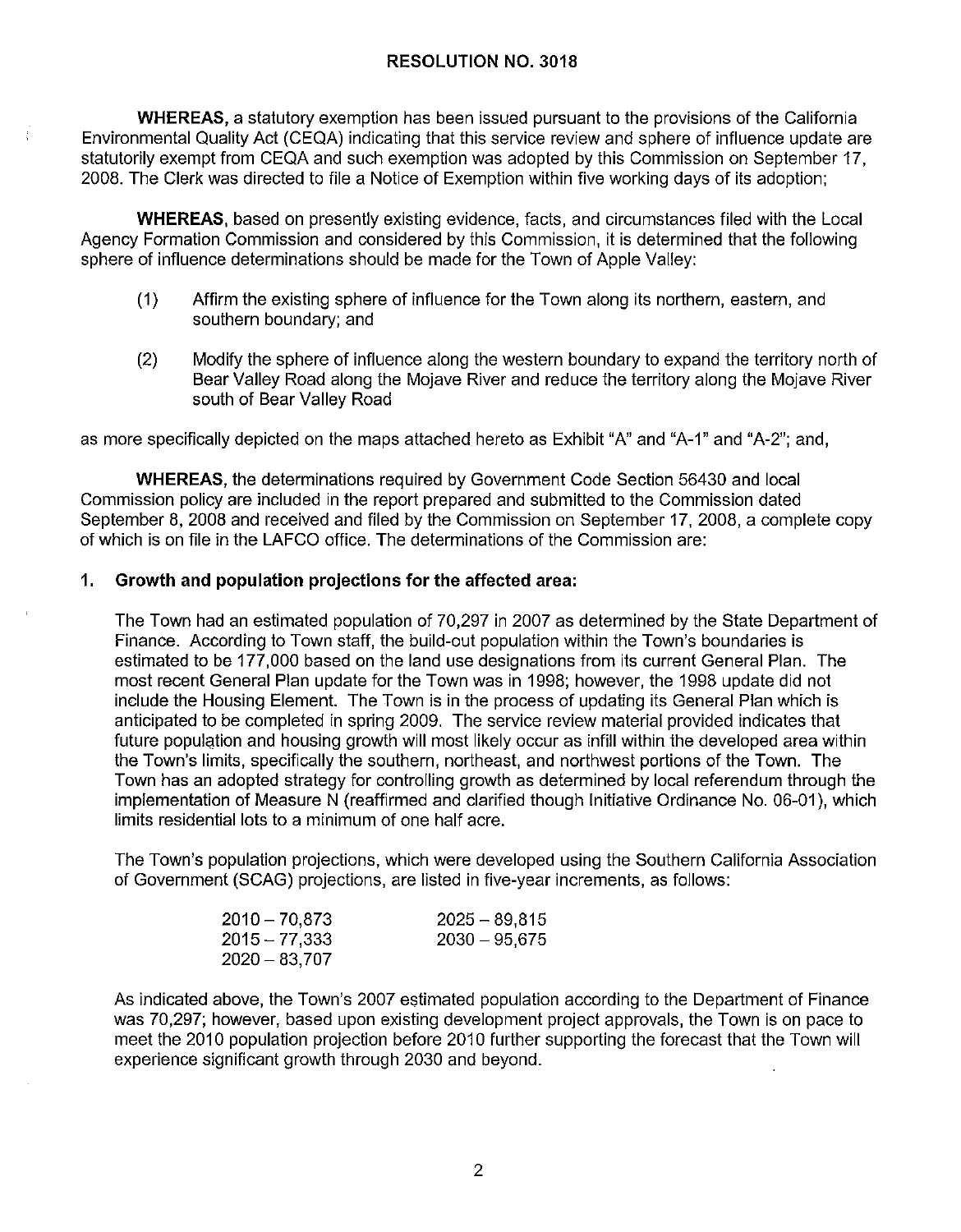According to the County's General Plan, the Town's sphere has a residential build-out of 21,450 dwelling units. However, LAFCO staff has received project notices which anticipate General Plan Amendments, tentative tract developments, and Conditional Use Permits for increased residential development in both the eastern and southern sphere territories. A review of the project notices submitted to County Land Use Planning for review on file with LAFCO indicates from 2004 through the present the potential for creation of 5,542 lots. Utilizing the General Plan's population figure of 2.68 persons per household for the Desert region, this calculates to an estimated build-out population, as revised by the projects listed above, of 72,338. This would alter the total build-out population of the Town's boundaries/sphere to an estimated 249,338 (the current build-out population of the Town estimated to be 177,000 based upon the current Town General Plan plus the revised County General Plan) in the estimated planning horizon of the year 2030. Historic trends indicate moderate to high growth within this area, and significant growth continues within the Town's boundaries and its sphere. This trend continues even though the Town General Plan requirements for land use support a minimum half-acre residential lot size as determined by referendum. In addition to residential development in the sphere, new industrial and serviceoriented developments are planned, along with a major regional circulation improvement called the "Beltway High Desert Corridor". These future projects will increase the need for public services within existing Town boundaries as well as within the unincorporated sphere territory.

#### **2. Present and planned capacity of public facilities and adequacy of public services, including infrastructure needs or deficiencies:**

Currently, police and fire services adequately serve the area. The Town and the Fire District are planning for future facilities and delivery of services. The Town contracts with the County Sheriff to provide law enforcement and traffic control/accident services to the incorporated area; the County Sheriff, through the Victorville office, provides for law enforcement services and the California Highway Patrol provides for traffic control/accident services in the sphere territory. The Town police force had a staff of 61 for FY 2006-07, which included 48 sworn officers. According to the Town's FY 2007-08 Budget, the Town budgeted \$8,696,647 for Sheriff Services for FY 2006-07 and used 99.1 % of the budget, and budgeted \$9,368,409 for FY 2007-08. The funding for law enforcement services during FY 2007-08 accounted for 48% of the General Fund expenditures.

The Town is within the boundaries of the Apple Valley Fire Protection District and the District provides "all risk" emergency response, including emergency medical services at the EMT-P (paramedic) level. The District operates seven fire stations, all located within Town boundaries. Emergency Preparedness is budgeted at \$83,675 for FY 2007-08 and pays for a share of the cost of the emergency preparedness officer working at the Apple Valley Fire Protection District.

## **WATER**

The Town does not provide for retail water service within its boundaries. Within existing Town boundaries this service is provided by private water companies, primarily the Apple Valley Ranchos or Golden State Water Companies or the Rancheritas Mutual Water Company. The Town coordinates its development projects with the water utilities to assure the adequate extension of service both for residential and fireflow purposes. The Apple Valley Ranchos Urban Water Management Plan indicates that it provides water services to 80% of the customers within the Town limits. Within the existing Town sphere of influence water service is provided by an array of public and private entities: five county water districts, three mutual water companies and two private water companies, discussed in greater detail in the Community of Apple Valley staff report. The County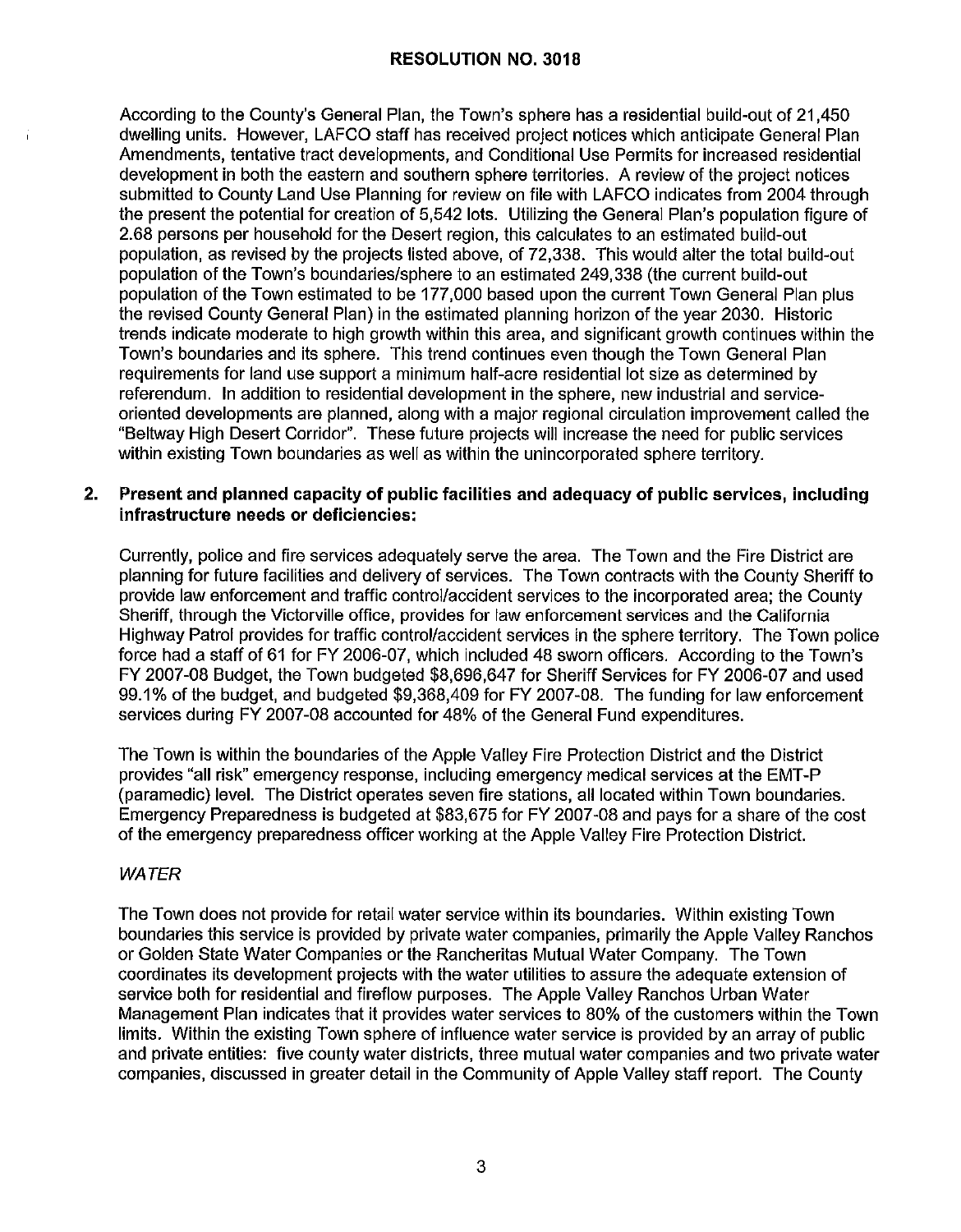Land Use Services Department must coordinate with these various agencies in the evaluation of development projects.

#### **SEWER**

The Town provides sewer collection and transportation for the majority of the Town's territory. Treatment of the effluent collected by the Town is provided by the Victor Valley Wastewater Reclamation Authority, a joint powers authority of which the Town is a member. Town staff indicates that the current sewer capacity and infrastructure is adequate to serve the sewer needs within its service area, is in good working condition, and continues to expand with new development. The most recent adopted Sewer Master Plan is from 1993. Following adoption of the General Plan Update (estimated for completion in Spring 2009), according to the Town's FY 2006-07 financial review, the Town will initiate an update to the Sewer Master Plan to address changes stemming from the General Plan Update.

As of 2005, 30 percent of the Town's population was served by the sanitary sewer system. The Wastewater Department of the Town operates and maintains approximately 140 miles of collector sewer, trunk lines, and interceptors as well as eight sewer lift/pump stations providing service to over 22,000 residents. In 2007, the Town had 829 new connections to its sewer system.

Additionally, the Town is developing a Sewer System Management Plan pursuant to State Water Control Board Order 2006-0003, Statewide General Discharge Requirements of Sanitary Sewer Systems. The goal of the Sewer System Management Plan is to provide a plan and schedule to properly manage, operate, and maintain all parts of the sanitary sewer system and to minimize the frequency and severity of sanitary sewer overflows. The plan will address management, planning, design, and operation and maintenance of the Town's sewer system. Development of the plan began in early 2007 and is estimated for completion in August 2009. As stated in Order 2006-0003, the plan must be approved by the governing body at a public meeting.

The Town's master sewer program maintains the existing and expanded collector sewer lines that are connected to the VVWRA interceptor lines that lead to WWRA's collection facility. In January 1984, the Regional Wastewater Reclamation Facility went into operation. The facility was constructed with funds derived from Federal and State clean water grants and local share taxes. This facility provides interceptor capacity and wastewater treatment and disposal for the Town of Apple Valley, Hesperia County Water District, CSA 42, CSA 64, and the Victorville Sanitary District. According to VVWRA staff, neither the Town nor the other members are limited by VVWRA in the amount of effluent that can be sent to WWRA reclamation facilities; however, limitations may occur at the member agency's local collection systems capacity. Town staff indicates that the current sewer capacity and infrastructure is adequate to serve the sewer needs within its service area, is in good working condition, and continues to expand with new development.

Additionally, WWRA is planning to expand present sewer treatment services by adding two additional reclamation plants. The first plant is planned near the crossing of Stoddard Wells Road and Interstate 15 just west of the Town's corporate boundaries and east of the Mojave River in the City of Victorville. The second plant is planned in the City of Hesperia. These additional plants would increase WWRA's capacity overall and would benefit the sewer needs of the Town and the region. In addition, these facilities are anticipated to be able to provide recycled water for use on public properties relieving the use of groundwater for turf maintenance.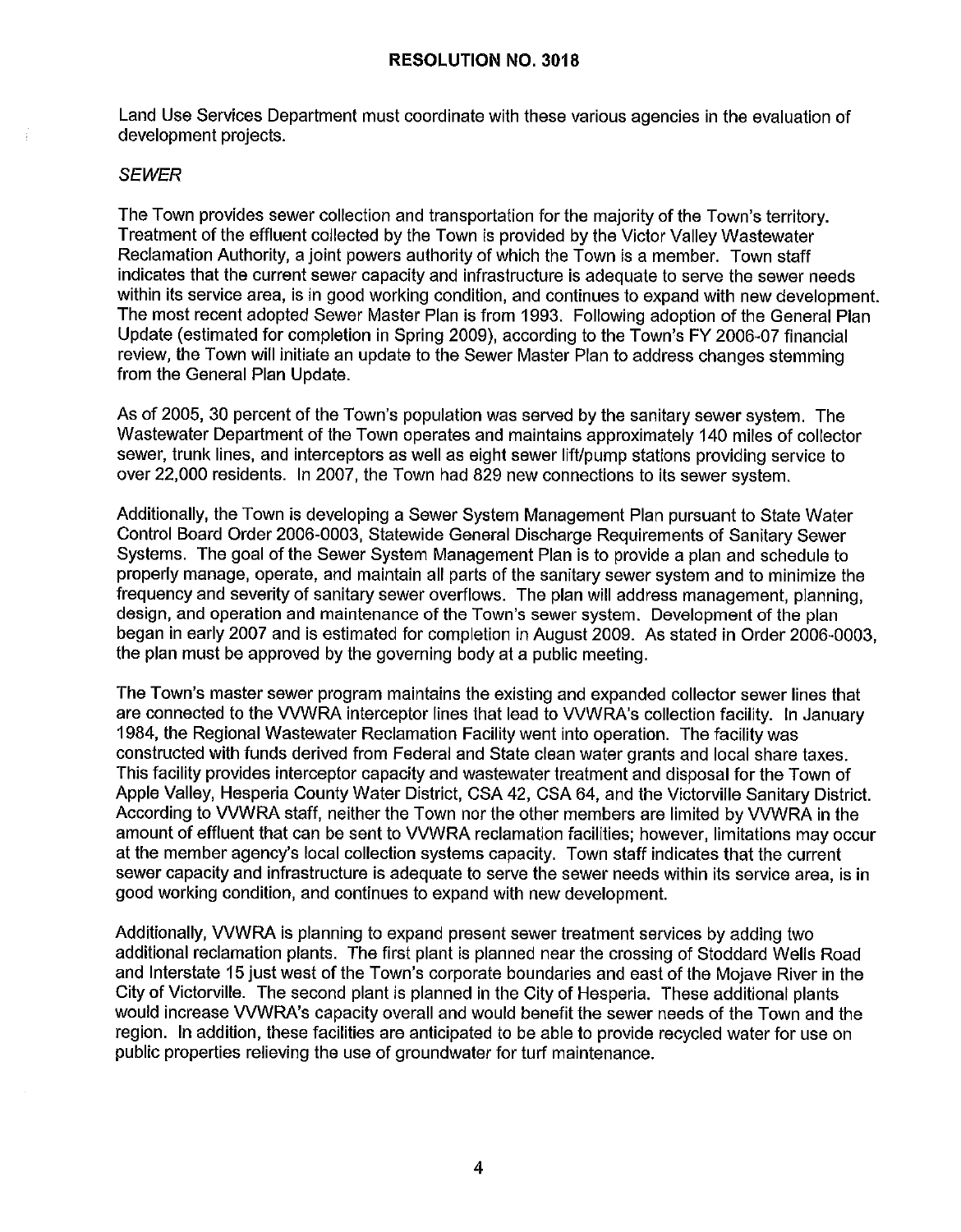## PARK

The Apple Valley Recreation and Park District was dissolved in 2001 through approval and completion of LAFCO 2868 and the Town, designated the successor agency, assumed responsibility for providing recreation and park services to the territory of the former district. This territory included approximately 74 square miles of territory within the corporate boundaries of the Town and an additional 92 square miles outside of the Town's boundaries with approximately 8 square miles outside the Town's sphere of influence. The Town was required as a condition of approval within LAFCO 2868 to continue to provide the same range and level of service to the territory of the park district outside its limits in exchange for receipt of the total property tax levy of the District. Therefore, the service area of the park and recreation department remains significantly larger than the Town's corporate boundaries. Currently, the Town maintains 10 neighborhood parks, two community parks, and a community center which includes a gym, an equestrian center, and an aquatic center. All but one of the facilities is within the boundaries of the Town, the Horsemen's Center located on Highway 18 just east of the Town's boundaries. The 2004 Master Plan of Park and Recreation Services submitted as a part of this service review identifies that a community pool is not available to residents, creating one of the Department's biggest service challenges. However, a pool was constructed and began operation in September 2007.

The total size for the park and recreation facilities is 178.5 acres. Additionally, the Town owns four undeveloped properties totaling 49 acres identified as: Standing Rock and Central Roads (20 acres), Sitting Bull/River Site (2 acres), Dale Evans and Stoddard Wells Road (5 acres within sphere area), and Civic Center Community Park (22 acres). Pursuant to the Quimby Act, a minimum of three acres per thousand population should be dedicated for recreational and/or open space purposes. Utilizing the Town's 2006 population and total developed park acreage, the Town lacks 24 acres of developed parkland. When the undeveloped properties are added, the Town has the potential to surpass the minimum Quimby Act standard.

The LAFCO approval for LAFCO 2868 required the Town to account for the revenues and expenditures for park and recreation services separately. The negative fund balances identified in the Town's General Fund averages an annual shortfall of \$637,303. The potential for such shortfalls were known at the time that dissolution of the District was initiated by the Town.

Within Town limits development impact fees and/or Quimby Act fees are imposed upon developments in order to assure the development of adequate parklands for communities. Information has been provided that the Town and County have resolved questions regarding the imposition of Quimby Act fees for developments occurring within the prior boundaries of the Apple Valley Recreation and Park District. These fees are not a part of the development review process, but are charged at the time that a building permit is issued within the County.

#### Roads

According to the Town's FY 2006-07 financial report, it has resurfaced about 400 miles of road within its boundaries since 1998 with roughly 53 miles resurfaced in FY 2007. Below is the resurfacing activity over the past 10 years:

| Year                             | ____________<br>1998 | 1999<br>------- | 200  | 2001             | 2002  | 2003  | 2004                            | 2005      | ---<br>2006 | 2007  |
|----------------------------------|----------------------|-----------------|------|------------------|-------|-------|---------------------------------|-----------|-------------|-------|
| Street<br>Resurfacing<br>(miles) | 44.43                | 30.65           | 9.80 | 4.09<br>-------- | 28.37 | 68.37 | 29.50<br>-------- <b>-</b> ---- | .08<br>97 | 31.13       | 52.92 |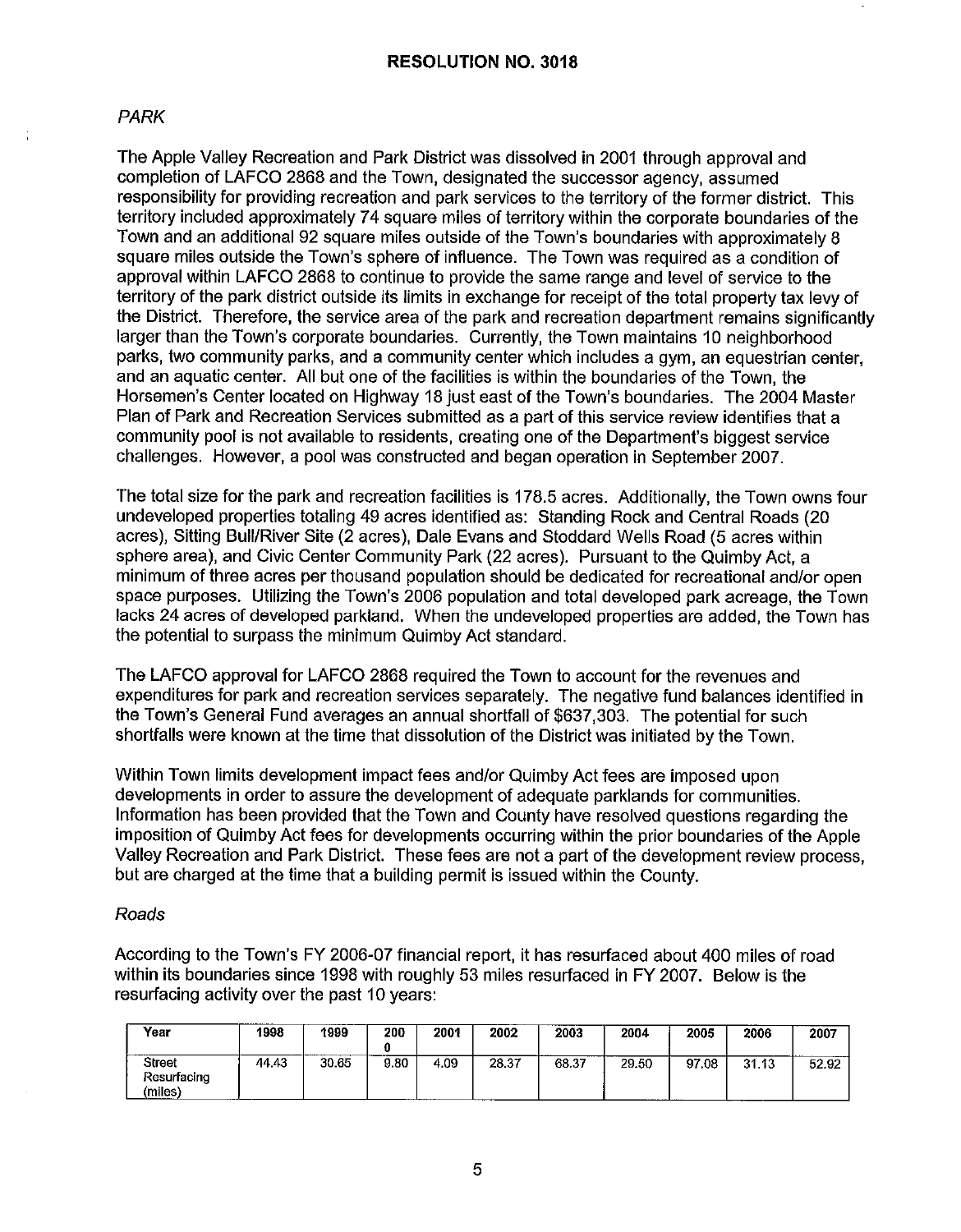Further, within the past two years the Town has funded major improvements to the Apple Valley corridor, which included the expansion of Apple Valley Road northward to connect to Interstate 15 and expanded a two-mile segment of Navajo Road from two lanes to five lanes. Capital improvement projects planned for the next five years are listed in the file and include, but are not limited to, the proposed Yucca Loma Bridge, preliminary re-alignment and engineering studies for the intersection of Apple Valley Road and Highway 18, and intersection re-alignment for the intersection of Apple Valley Road and Highway 18 to take place

## **3. Financial ability of agencies to provide services:**

The Town's primary revenue sources are sales and use taxes, property taxes, utility service charges, and the redevelopment tax increment. Additional revenue sources include development impact fees and grants, which can vary from year to year. The Capital Improvement Program identifies potential sources of funding, which include special revenue funds (Measure **I,** community development block grants, and Transportation Equity Act funds), development impact fees, grants, and other general revenue sources. Developers, through conditions of approval and development impact fees, fund infrastructure in undeveloped areas within the Town's boundaries.

Highlights from the Town's comprehensive annual financial report for FY 2006-07 are:

- Assets exceeded liabilities by roughly \$471 million of which roughly \$26.7 million was unrestricted net assets.
- Net assets increased by roughly \$370 million. Roughly \$329 million of the increase is attributable to the implementation of Governmental Accounting Standards Board Statement No. 34 which required the retroactive recording of the Town's infrastructure.
- The Town's governmental funds combined increased roughly \$8.7 million in comparison with the prior year of which roughly \$32.1 million was unreserved.
- The Town's total debt increased by roughly \$7.7 million or 33%. This was due to the issuance of Tax Allocation Bonds in June 2007. The Town RDA issued \$8.985 million in Tax Allocation bonds which will mature in 2037.

The FY 2006-07 financial report refers to a commercial market study which indicates that 75 percent of the lost sales tax revenue could be captured by specific commercial retailers. The opening of a Lowe's Home Improvement Warehouse, a second location for Stater Bros., Walgreens, and a Super Target highlight the recent openings of commercial retailers within the Town. Additionally, to drive industrial opportunities in the industrial northern section of the Town, the Town Council approved the North Apple Valley Industrial Specific Plan in October 2006.

The Capital Improvement Budget is about \$9.6 million. Several projects are planned or in progress from Measure I, Traffic Impact Fees, and special grants received. It is anticipated that the Town will spend over \$1.9 million on various road paving projects and about \$7.65 million completing various road improvements.

The bulk of the revenue for the Park and Recreation Department comes from property tax and the Town receives Quimby and Park Development Impact Fees for developments within its corporate boundaries. The Town also now receives Quimby fees for developments outside its corporate limits within the boundary of the former Apple Valley Recreation and Park District. For FY 2006-07, the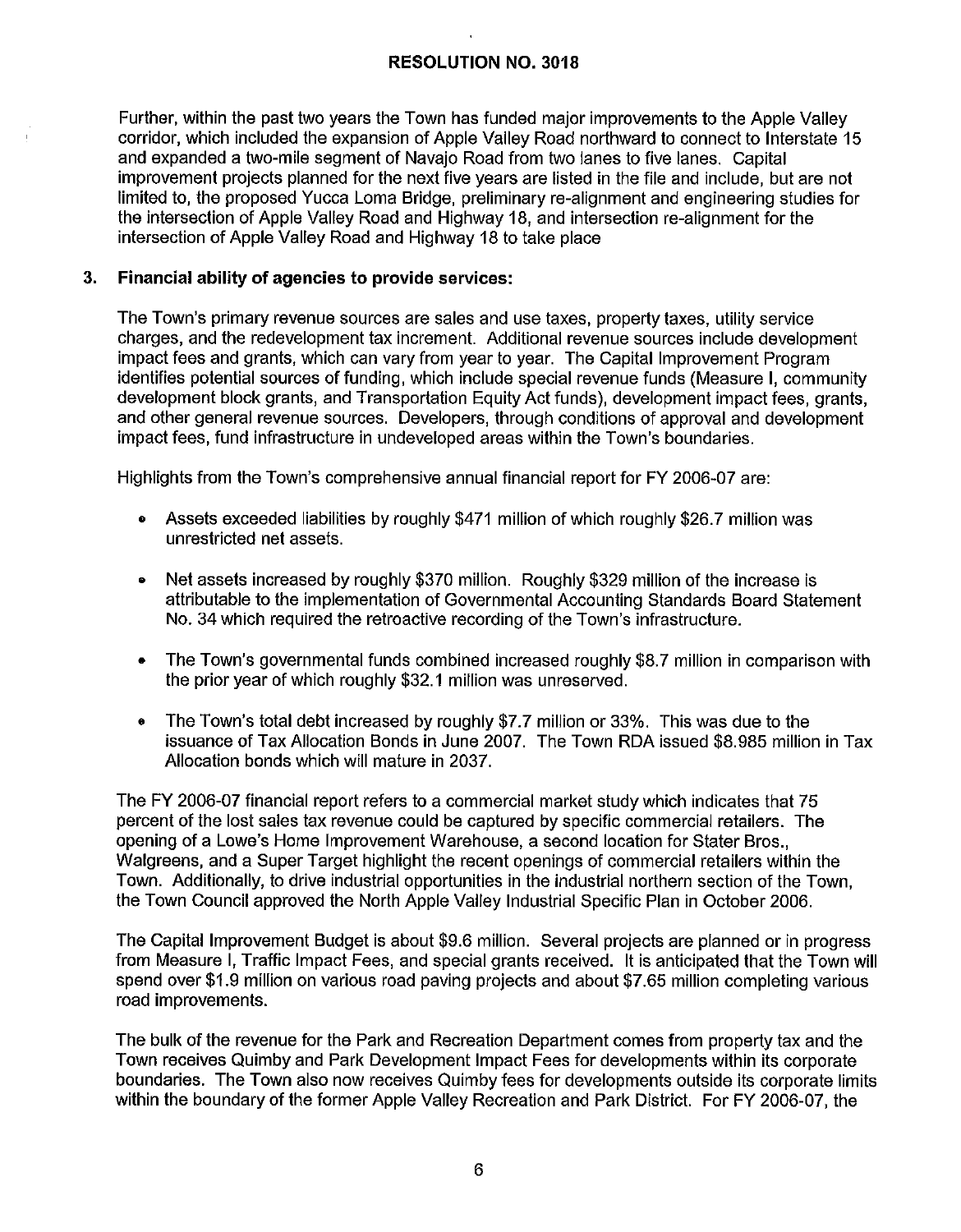Town's financial report identifies that the Parks and Recreation fund had a total fund balance of \$(1,525,829), and the net decrease in fund balance was \$958,136. This is mainly due to the increase in operation costs for the new Civic Center Park and Aquatic Center. Moreover, as indicated in the Town's FY 2007-08 budget on page 13, "As in the past expenditures are expected to exceed revenues by approximately \$1,350,000 in fiscal year 2007/08".

The cost of operating and maintaining the Regional Wastewater Reclamation Facility is paid from user charges that are levied throughout each of the communities on an equitable basis. During FY 2005-06, the Town remitted approximately \$2,756,700 to VVWRA. Expansion projects are funded through connection fees, and 75% of the connection fees go to VVWRA to fund expansion projects. The Town retains 25 percent for expansion projects and maintenance of the Town's facilities. Additionally, the Town requires all non-residential development to connect to the Town's sewer system at the cost of the developer.

## **4. Status of, and opportunities for, shared facilities:**

The Town's Emergency Operations Center is located at the Apple Valley Fire Protection District's headquarters, a shared operation with the Fire District. As mentioned previously, the Regional Wastewater Reclamation Facility is shared with the other participants in the joint powers authority, WWRA. The Town shares facilities with the School District in order to provide its range of park and recreation services.

#### **5. Accountability for community service needs, including governmental structure and operational efficiencies:**

#### Operational Efficiency

Operational efficiencies are realized through several joint agency practices. The Town is a participant in the Victor Valley Economic Development Authority, a joint powers authority comprised of the Town, Cities of Adelanto, Victorville and Hesperia, and the County to coordinate the transition of George Air Force Base from military to civilian use. The Town is also a member of the Victor Valley Transit Authority whose members are the same as the Victor Valley Economic Development Authority. The purpose of this authority is to implement a public transit system to serve the Victor Valley and to provide connecting services to other areas. The Town is a member of the Victor Valley Wastewater Reclamation Authority (VVWRA). The VVWRA is a Joint-Powers Authority created expressly for the purpose of treatment of wastewater at a regional facility and the ultimate disposal of effluent and solids. The Town is also involved with the Mojave Desert and Mountain Integrated Waste Management Authority.

Joint projects include the design and construction of the Yucca Loma Bridge with the County and the City of Victorville. The Town is also a participant in the future High Desert Corridor with the County and the Cities of Victorville, Hesperia, and Adelanto.

Of note for financial accountability, the Town's comprehensive annual financial report for the years ending June 30, 2005 and June 30, 2006 was awarded the Certificate of Achievement for Excellence in Financial Reporting by the Government Finance Officers Association of the United States and Canada.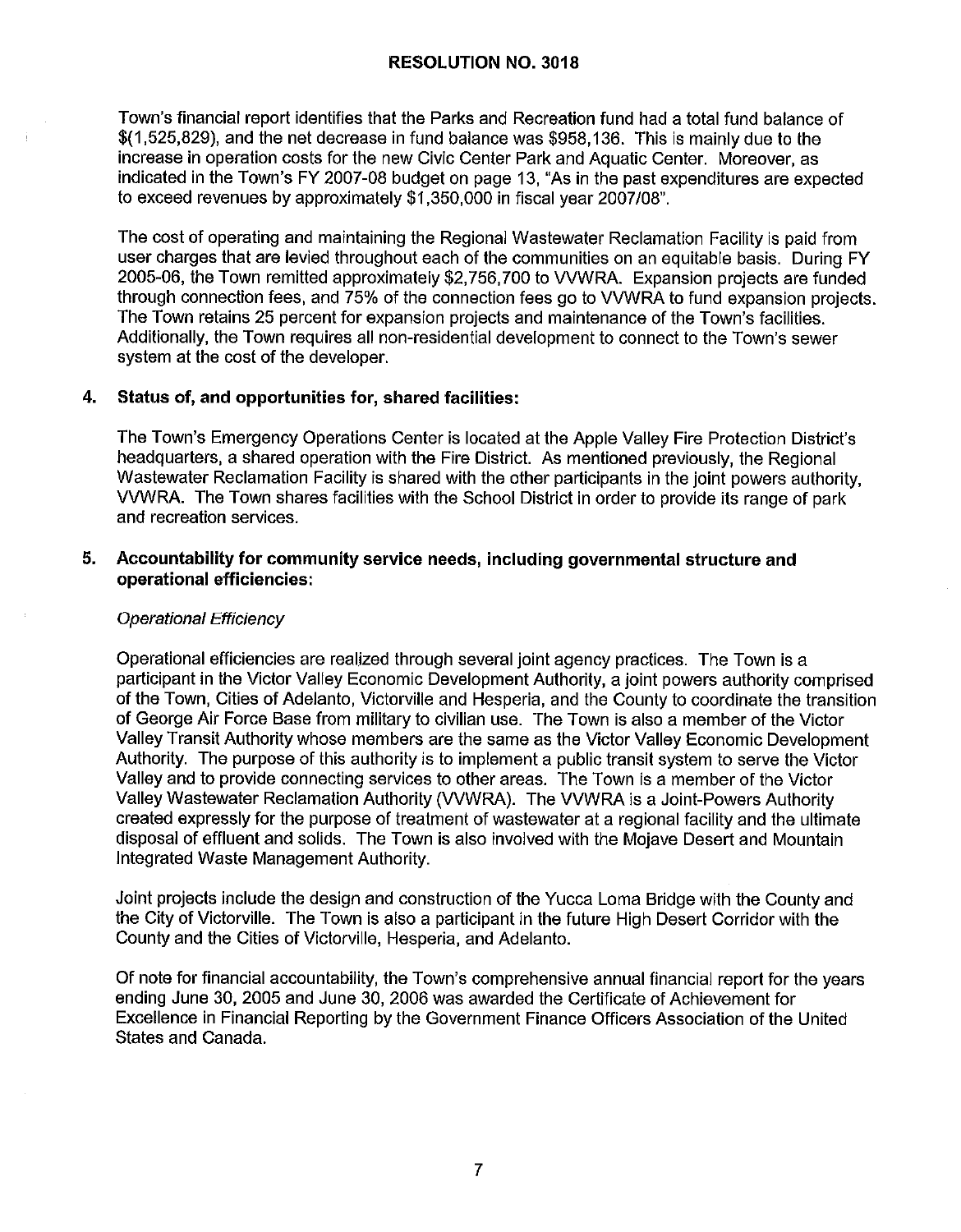#### Government Structure Options

There are two types of government structure options:

- 1. Areas served by the agency outside its boundaries through "out-of-agency" service contracts;
- 2. Other potential government structures changes such as consolidations, reorganizations, dissolutions, etc.

Out-of-Agency Agreements:

The Town does not provide for service outside its boundaries. However, the extension of sewer service would be a possibility for those developments anticipated within its unincorporated sphere of influence.

Other Government Structure Options:

Town staff, in preparing the municipal service review, indicated that there were no consolidations or other structure options available for the operation of the Town. The materials did identify that the Town recommends that LAFCO support local jurisdictions in their pursuit of regional solutions to municipal problems and issues. While the discussion of some government structure options may be theoretical, a service review should address all possible options. Some of those include:

- 1. Expansion of the Town through annexation to encompass its existing sphere which would require that the full-range of its service be provided to the area. Such services would include police protection, land use services, road maintenance, recreation and park, and code enforcement. The Town addressed the issue of annexation of its sphere in 2005 and adopted an annexation policy. The Town agenda report for its annexation policy indicates that initial annual costs would be between \$1.3 million and \$1.63 million with revenues being about \$801,000. The primary cost change would have been the need for increased road maintenance and law enforcement services. With revenues being roughly half of the expenditures, the Town did not pursue the annexation.
- 2. Assumption of domestic water service through acquisition of the private and mutual water companies within the Town's corporate boundaries. Such an action would require the Town to purchase the water companies through the processes defined by either the Public Utilities Commission (PUC) for the private water companies or the Department of Corporations for the mutual water companies. The Town has researched the issue of acquiring the Apple Valley Ranchos Water Company and it was determined to be too costly to pursue. No further interest on the part of the Town to pursue these options has been provided. The public water agencies are located outside the boundaries of the Town and could not be merged or established as a subsidiary district of the Town without annexation. The Town has not identified any plans for future annexations in these areas.
- 3. Dissolution of the Apple Valley Fire Protection District with the Town named the successor agency to be responsible for providing fire protection services. When the Town incorporated in 1988, the chief proponents intentionally left the Apple Valley Fire Protection District and the Apple Valley Park and Recreation District as independent agencies, unaffected by cityhood, to serve the Town and the surrounding community. In 2001, the Town Council initiated a proposal to LAFCO, for the dissolution of the Apple Valley Park and Recreation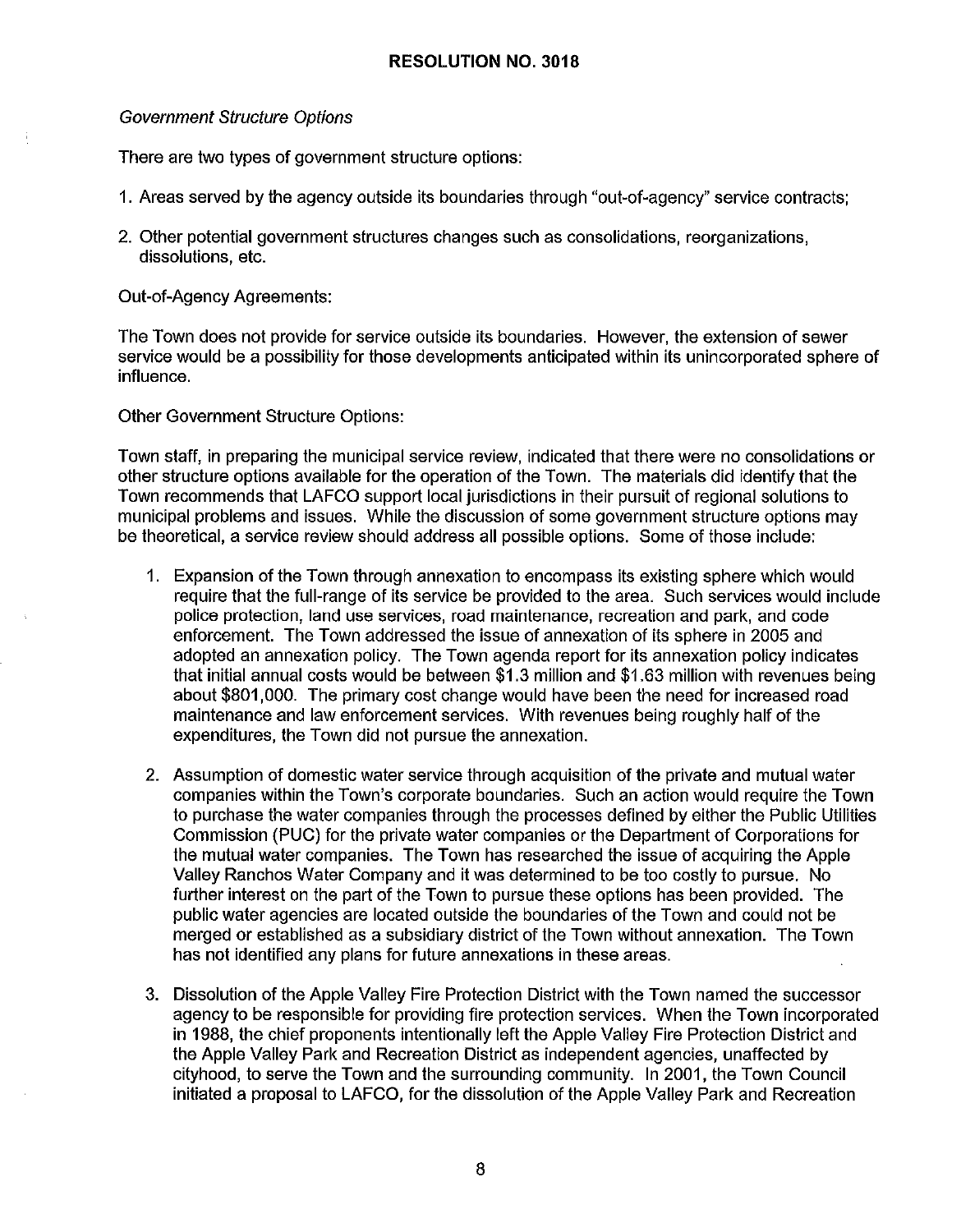District with the Town deemed the successor agency for the provision of park and recreation services within the former boundaries of the District. Like the Fire Protection District, the Park and Recreation District's territory was vastly larger than the Town's boundaries. The Town's interest in preserving and enhancing the Recreation and Park District's activities was clear, despite the significant difference in the land areas of the two agencies. However, there is no expressed interest by the Town or the Fire District to consider this option.

4. Maintenance of the Status Quo in general, no change in sphere of influence or range of services.

Based upon its evaluation, the Commission supports the retention of the current sphere of influence determination for the Town with minor changes along the Mojave River

**WHEREAS,** the following determinations are made in conformance with Government Code Section 56425 and local Commission policy:

#### **1. Present and Planned Uses:**

Overall, the Town's existing boundaries and sphere include the full range of densities from high density to non-developable land. Land uses also include the full range which includes open space, residential, and industrial. The Town on March 10, 2008, approved a General Plan Amendment and Zone Change to assign Town land use designations to the territory within its sphere of influence as well as approximately 70 square miles beyond the existing sphere designation. In general, these land use designations mirror those of the County General Plan as adopted in March 2007. In addition, the Town is currently in the process of updating its General Plan with an anticipated completion during the spring 2009.

As mentioned previously, the area within the Town's boundaries and sphere has experienced significant growth since the year 2000. Furthermore, current development in the sphere is significant. Such developments include residential tracts, with varying lots sizes from condominiums and 7,200 square foot lot projects to equestrian developments through general plan amendments. With roughly 86% of the Town zoned residential, efforts and resources have been allocated toward balancing the Town's economy by attracting commercial and industrial enterprises. The County's Development Code establishes "sphere standards overlay" to allow the implementation of County development standards or standards that closely conform to city development standards. The intent of this sphere overlay standard is to, "ensure that the County's approval of a proposed development in a sphere of influence is consistent with the shared objectives of the County" and the city.

Pursuant to Government Code 56425(b), as a part of the sphere of influence updates for cities conducted by LAFCO, the cities and the County are required to meet and discuss the sphere of influence of the city. The Town and the County fulfilled the meeting requirement, through a series of discussions related to implementation of development standards within its unincorporated sphere. At the July 8, 2008 Town Council Meeting it adopted a "Memorandum of Understanding between the Town of Apple Valley and the County of San Bernardino regarding future development within the Town's sphere of influence". The County Board of Supervisors was originally scheduled to consider adoption of the Memorandum at its October 7, 2008 hearing, but the matter has been continued.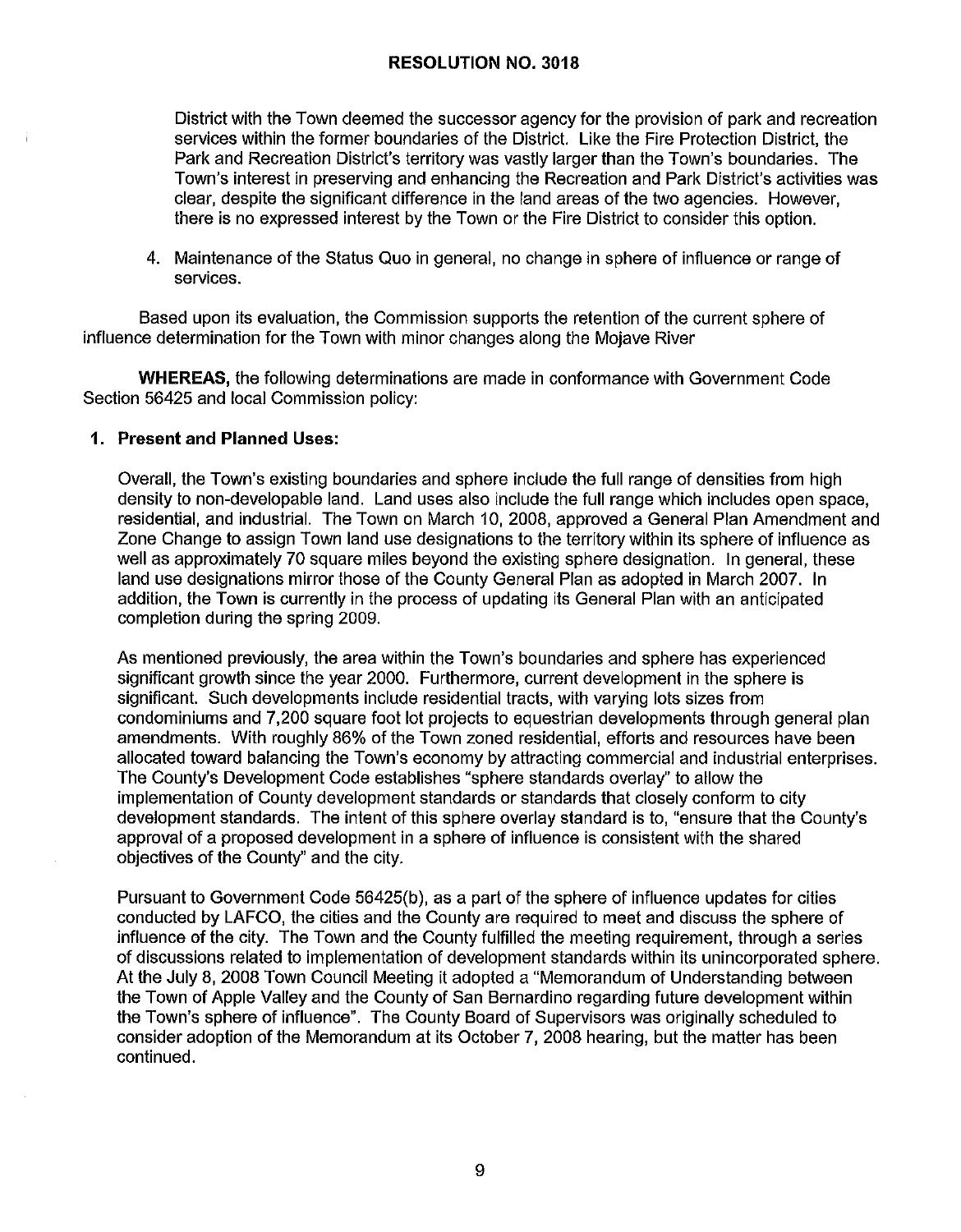## **2. Present and Probable Need for Public Facilities and Services:**

The Town currently provides a full range of municipal services to its residents, including park and recreation, sewer, police (through contract with the County Sheriff), and economic development; while fire protection and emergency response are provided by the independent Apple Valley Fire Protection District. The Town indicates that as the sphere develops, the County will have to determine the need for public facilities and infrastructure in the sphere area and through joint adoption of the Memorandum of Understanding on future development, the standards for those developments will be compatible. When adopted, the County's sphere overlay standards would allow the County to address the Town's development and service delivery philosophies.

#### **3. Present Capacity of Public Facilities and Adequacy of Public Services**

The Town provides or contracts for most municipal-level services within its current service territory, with the exception of retail water service and fire protection. Overall, current facilities and services delivered are adequate.

Wastewater capacity will have to be expanded to meet future growth needs. Currently, WWRA is planning to expand present sewer treatment services by adding an east regional facility and a subregional facility in the City of Hesperia. This would increase WWRA's capacity overall and support the sewer needs of the Town and the region.

The Town indicates that funding of facilities and services to developing areas within its boundaries will possibly require development-driven funding sources such as the formation of community facilities districts.

Traffic is a concern as development increases. The Town is planning over \$162 million in road and street improvements over the next five years with the largest improvements planned for the Yucca Loma Bridge, widening the west end of Highway 18, and Apple Valley Road. Other Capital Improvement Projects include improving the community center, construction of an animal shelter and public works building, and expansion of the Town Hall.

## **4. Social and Economic Communities of Interest:**

The Town of Apple Valley is the hub of the social and economic community of interest for the community. Various other definers for the social community of interest would include the Apple Valley Unified School District which, in general, corresponds to the existing Town sphere of influence on the north, and is larger than the Town or community definition on the south. In addition, the Mojave River presents an easily identifiable boundary for service delivery; however, its present location splits parcels. The Commission determines to approve the sphere of influence amendment to align the sphere of influence/community definition along the parcel boundaries recognizing their service relationship.

#### **5. Additional Determinations**

• The Commission's Environmental Consultant, Tom Dodson and Associates, has determined the changes outlined for the Town of Apple Valley sphere of influence are statutorily exempt from environmental review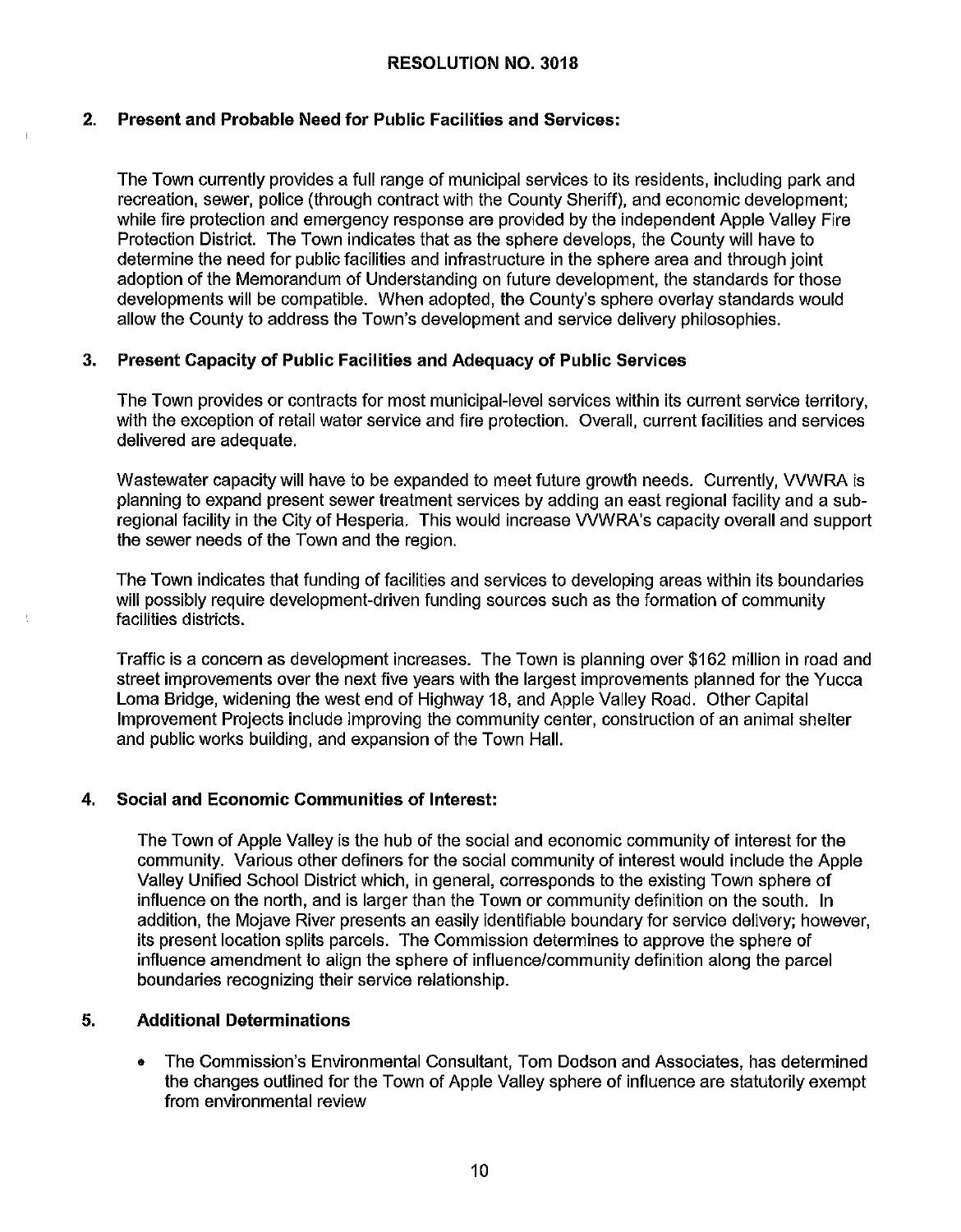- Legal advertisement of the Commission's consideration has been provided through publication in The Daily Press through publication of a 1/8 page legal ad and in The Apple *Valley News,* as required by law. In accordance with Commission Policy #27, a 1/8<sup>th</sup> page legal ad was provided in lieu of individual notice because the service review sphere of influence update for the Town of Apple Valley would have exceeded 1,000 notices.
- As required by State law, individual notification was provided to affected and interested agencies, County departments, and those agencies and individuals requesting mailed notice.
- Comments from landowners/registered voters and any affected agency will need to be reviewed and considered by the Commission in making its determinations.

**WHEREAS,** having reviewed and considered the findings as outlined above, the Commission affirms the sphere of influence of Town of Apple Valley along its northern, eastern, and southern boundaries and modifies the western boundary of the sphere of influence along the Mojave River north and south of Bear Valley Road;

**NOW, THEREFORE, BE IT RESOLVED** by the Local Agency Formation Commission of the County of San Bernardino, State of California, that this Commission shall consider this to be the sphere of influence for the Town of Apple Valley; it being fully understood that establishment of such a sphere of influence is a policy declaration of this Commission based on existing facts and circumstances which, although not readily changed, may be subject to review and change in the event a future significant change of circumstances so warrants;

**BE IT FURTHER RESOLVED** that the Local Agency Formation Commission of the County of San Bernardino, State of California, does hereby determine that Town of Apple Valley shall indemnify, defend, and hold harmless the Local Agency Formation Commission of the County of San Bernardino from any legal expense, legal action, or judgment arising out of the Commission's designation of the modified sphere of influence, including any reimbursement of legal fees and costs incurred by the Commission.

**THIS ACTION APPROVED AND ADOPTED by the Local Agency Formation Commission of the County of San Bernardino by the following vote:** 

| AYES:          |                            | COMMISSIONERS: Cox, Hansberger, Pearson, Colven, McCallon,<br>Williams |
|----------------|----------------------------|------------------------------------------------------------------------|
| NOES:          | <b>COMMISSIONERS: None</b> |                                                                        |
| <b>ABSENT:</b> | <b>COMMISSIONERS:</b>      | Biane, Nuaimi (Commissioner Williams voting in<br>his stead)           |

\*\*\*\*\*\*\*\*\*\*\*\*\*\*\*\*\*\*\*\*\*\*\*\*\*\*\*\*\*\*\*\*\*\*\*\*\*\*\*\*\*\*\*\*\*\*\*\*\*\*\*\*\*\*\*\*\*\*\*\*\*\*\*\*\*\*\*\*\*\*\*\*\*\*\*\*\*\*\*\*\*\*\*\*\*\*\*\*\*\*

) **ss.** 

**STATE OF CALIFORNIA** )

**COUNTY OF SAN BERNARDINO** )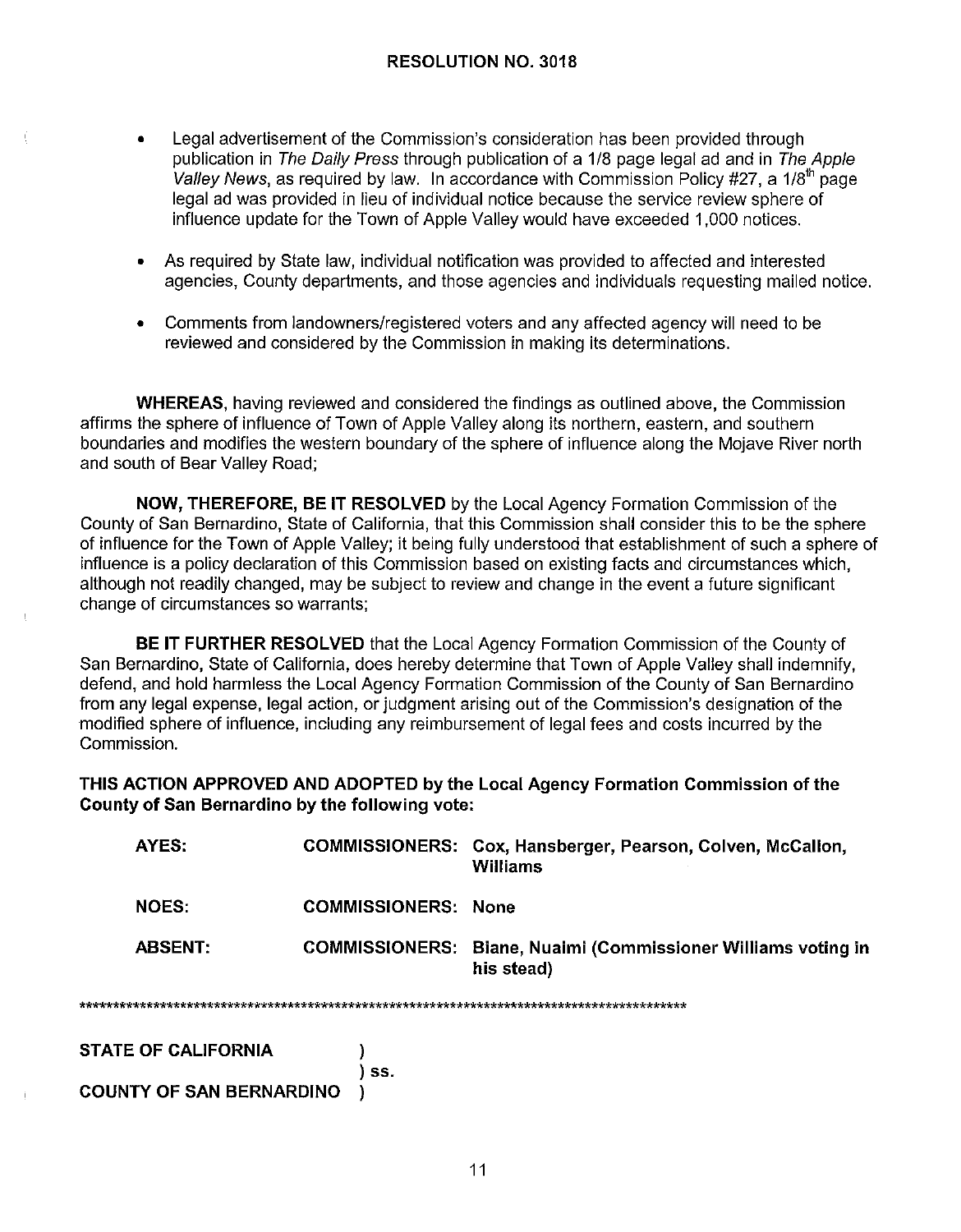I, KATHLEEN ROLLINGS-McDONALD, Executive Officer of the Local Agency Formation Commission of the County of San Bernardino, California, do hereby certify this record to be a full, true, and correct copy of the action taken by said Commission, by vote of the members present, as the same appears in the Official Minutes of said Commission at its meeting of October 15, 2008.

DATED: October 17, 2008

 $\mathfrak{i}$ 

.INGS-McDONALD ILEEN ROLÏ Executive Officer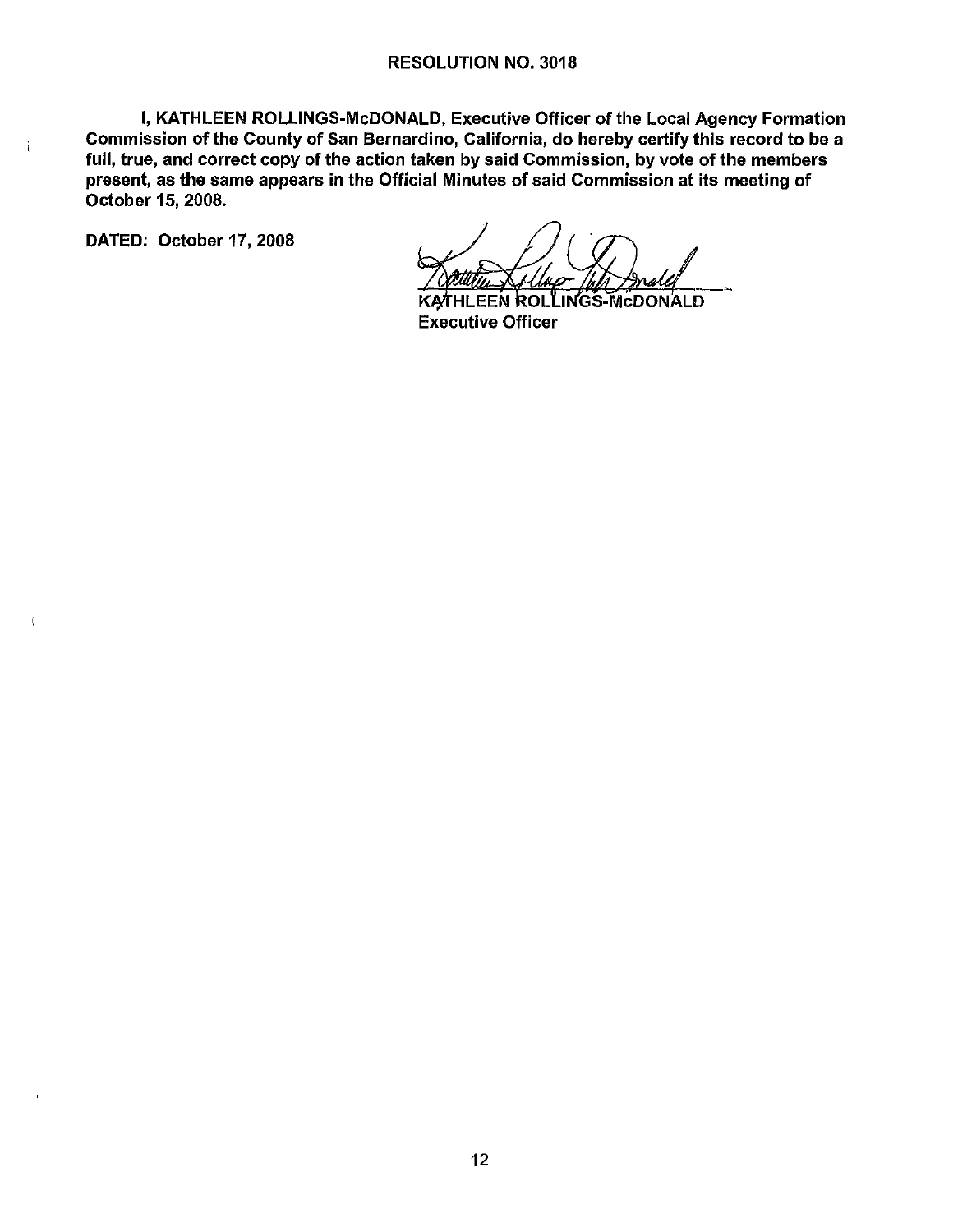

**EXHIBIT A**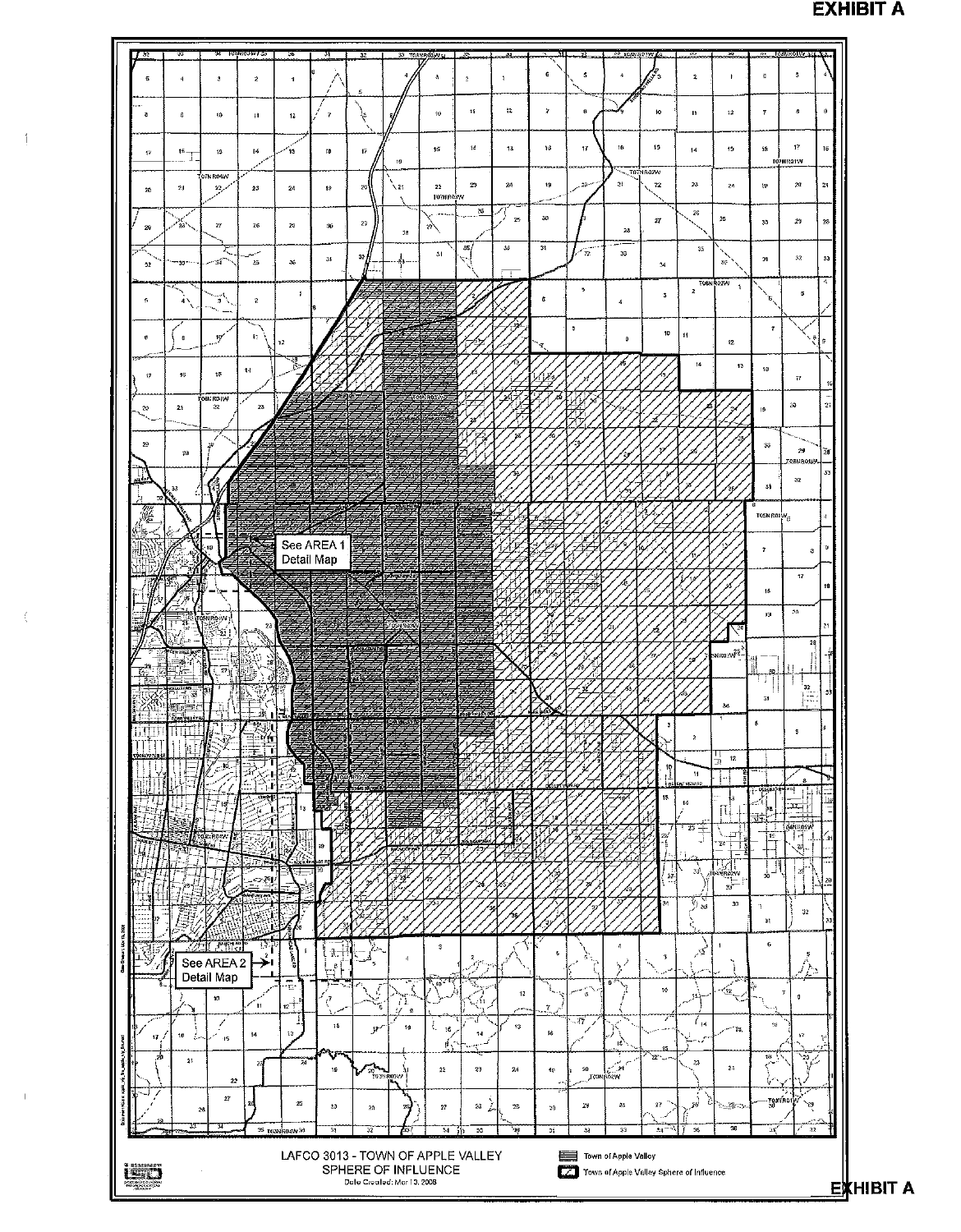# LAFCO 3013 - TOWN OF APPLE VALLEY: AREA 1





 $\frac{1}{2}$ 

Town of Apple Valley Boundary



Town of Apple Valley Sphere of Influence